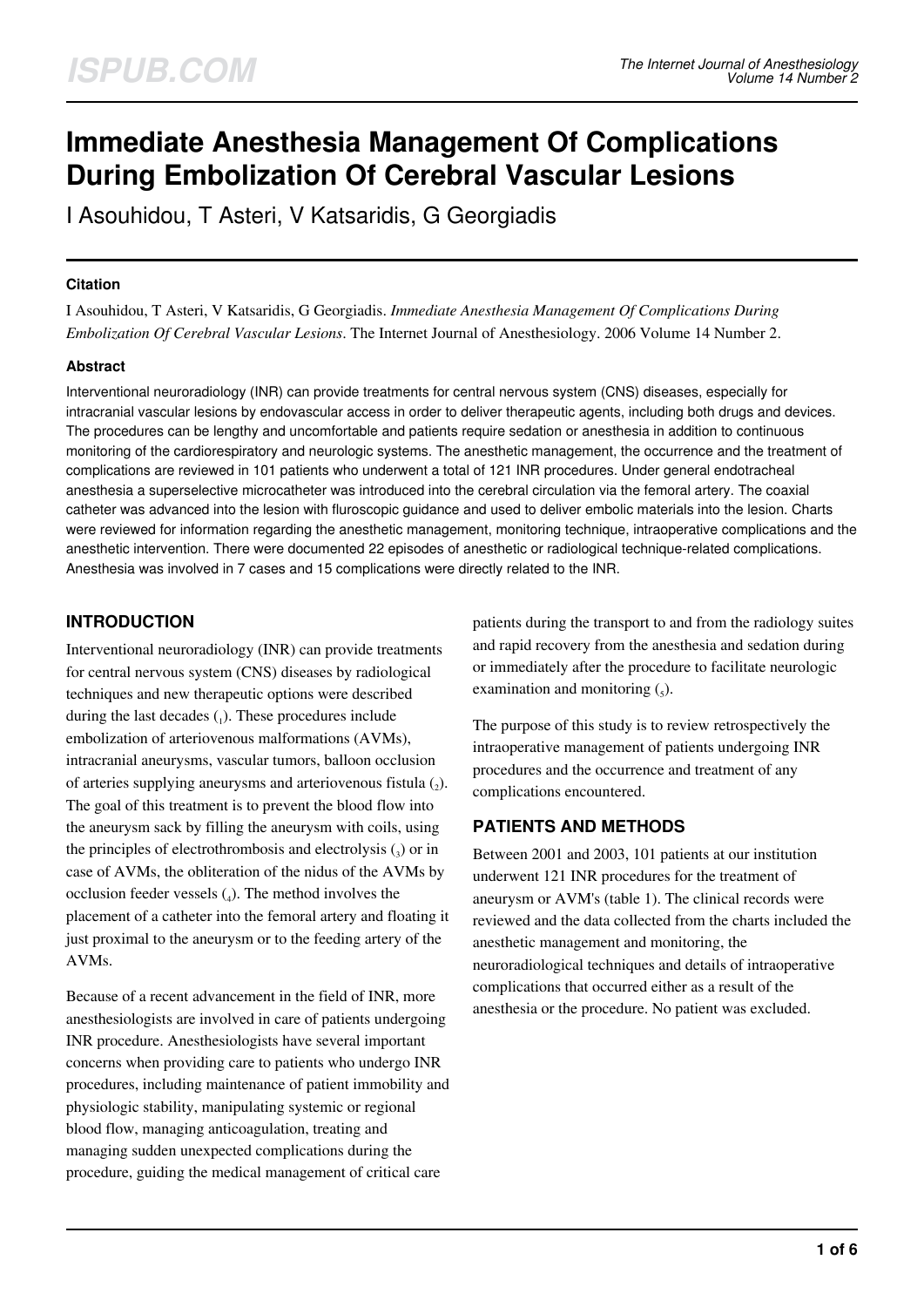#### **Figure 1**

Table 1: Patient Data

| Lesion   | No Patients | No Procedure |
|----------|-------------|--------------|
| AVM      | 21          | 35           |
| Aneurysm | 80          | 86           |
| Total    | 101         | 121          |
|          |             |              |

AVM= Arteriovenous malformation.

Eighty patients underwent 86 INR procedures for the treatment of aneurysm (5 patients had more than one procedure), 51 male and 35 female. Neurological assessment was performed using the Hunt and Hess classification in the radiology suite (table 2). Thirty-four patients had ruptured aneurysms. Four patients have been transported intubated either from the ICU or another hospital. Seventy-four patients submitted to elective and 12 patients to emergency endovascular treatment. The mean age (year ±SD) of the patients was  $51 \pm 13$  years (range from 18 to 77 years).

#### **Figure 2**

Table 2: Hunt and Hess Classification of patients with aneurysm

| <b>Hunt Hess</b> | No patients<br>With aneurysm |  |
|------------------|------------------------------|--|
| Classification   |                              |  |
| Ū                | 52                           |  |
| 1                | 17                           |  |
| 2                | 5                            |  |
| 3                | б                            |  |
| 4                | 2                            |  |
| 5                | 4                            |  |
| Total            | 86                           |  |

Twenty-one patients underwent 35 elective INR procedures for the treatment of AVM's (9 patients had more than one procedure), 24 male and 31 female. Five patients were suffered of subarachnoid or intracranial bleeding due to rupture of the lesion. All the procedures were elective. The mean age (year  $\pm$ SD) of the patients was  $42 \pm 14$  year (a range from 25 to 76 years).

The premedication was the same for all patients, benzodiazepines orally.

In the radiology suite, the monitoring was ECG,  $SpO<sub>2</sub>$  placed on the great toe of the leg at the side of the femoral introducer sheath, EtCO<sub>2</sub>, NIBP and Invasive Blood Pressure via the femoral artery introducer sheath. Monitoring of CVP was placed only in patients who needed vasoactive drug infusion or monitoring of cardiac filling pressures. The bladder catheter was required for most of the procedures because it assists in fluid management, as a significant volume of heparinized flush solution and radiographic contrast is often used. All the patients underwent angiography before the INR procedure. Under local anesthesia, the transfemoral catheterization was performed and a 7.5 Fr sheath was inserted into the femoral artery using the Seldinger technique. A coaxial catheter 7.0 Fr was advanced through the introducer sheath into the carotid artery under fluoroscopic guidance and the cerebral vessels were revealed.

Under general anesthesia with intravenous anesthetic agents (propofol or pentothal), opioid (fentanyl or remifentanyl), lidocaine and neuromuscular relaxants (cis-atracurium or rocuronium bromide), the endotracheal tube was placed to secure the airway. Ventilation was maintained to achieve normocapnia (PaCO<sub>2</sub>: 30-35 mmHg) or mild hyperventilation with  $FiO_2$ : 0.4 and  $N_2O/O_2$ : 60/40. The maintenance of anesthesia included either continuous infusion of propofol and/or remifentanyl or bolus fentanyl plus continuous infusion of muscle relaxants. Volatile agents were used only for patients without clinical symptoms of increased intracranial pressure (ICP). Although, the mean arterial pressure (MAP) ranged from 60-80 mmHg during the whole procedure, the minimum allowable pressure during the period of the placement of coils or other supplements was 55-60 mmHg, for short periods of induced hypotension. Patients with history of hypertension lowered the MAP at least up to 75 mmHg. Vasodilators (nitroglycerin), b-blocker (esmolol) and a-blocker were used to control blood pressure intraoperatively.

A superselective microcatheter 1.5-2.8 Fr was introduced into the cerebral circulation through the coaxial catheter and advanced into the lesion with fluoroscopic guidance, too. The superselective catheter was used to deliver embolic materials into the lesion.

## **RESULTS**

Information was available from 121 charts: 101 patients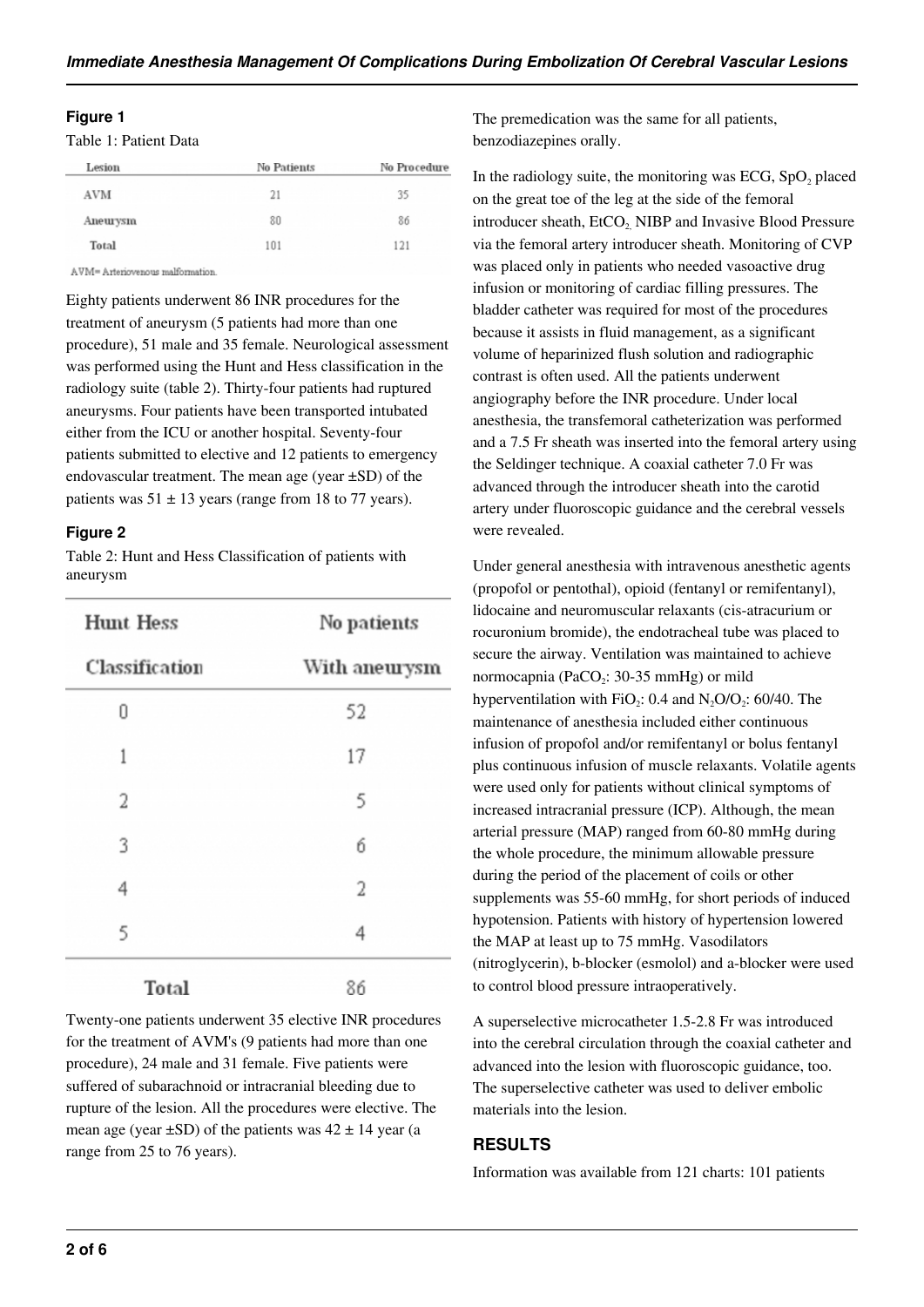underwent a total of 121 separate procedures (14 patients had more than one procedure) (Table 1).

There were documented 22 episodes of anesthetic or radiological technique-related complications (Table 3). Anesthesia was involved in 7 of these and 15 complications were directly related to the interventional procedure.

## **Figure 3**

Table 3: Incidence of complications during embolization of aneurysms and AVM's

| Complications           | No of pts with<br>aneurysm | No of pts with<br>AVM    |
|-------------------------|----------------------------|--------------------------|
| vasospasm               | б                          | $\sim$                   |
| Bleeding due to rupture |                            |                          |
| Neurologic deficit      | 8                          | $\overline{\phantom{a}}$ |
| Bradycardia-hypotension |                            |                          |
| Respiratory failure     | 4                          | 2                        |
|                         | 1                          | $\overline{\phantom{a}}$ |
| Total                   | 20                         | 2                        |

After the end of the procedure, 15 patients were transported intubated to the ICU and 106 patients to the ward, after short time staying in the recovery room: fourteen of these patients after embolization of aneurysm and one after embolization of AVM.

Eight patients suffered from aneurysm rupture and the goal was to increase coagulability. Bleeding occurred during coiling. Hemorrhage was manifest as extravasation of contrast medium, with a sudden rise of systolic blood pressure. Protamine was administrated rapidly to reverse heparin. The blood pressure was decreased as low as possible using esmolol (b-blocker), clonidine (a-agonist), nitroglycerin (vasodilators) and nifedipine (calcium antagonist). Thiopental 100-150mg bolus administrated for cerebral protection and seizure prevention activity from acute subarachnoidal bleeding. In addition the brain edema treated by decreasing CBF following the elevation of the head, the bolus infusion of mannitol and furosemide and the hyperventilation (PaCO<sub>2</sub>: 20-25 mmHg). All patients pupils were dilated. The emergency ventricular drainage was performed only in seven cases. Before the transportation in the ICU the pupil dilation had been reversed in all patients.

Six patients suffered from vasospasm. Immediately intraarterial papaverine was administrated from the edge of the superselective catheter. The goal was to increase the systemic blood pressure to drive adequate flow via collaterals to the area of ischemia as a temporary measure. The MAP was raised 30-40% above the baseline to increase collateral flow and prevent ischemia. The controlled hypertension accompliced by vasoconstriction (hydrochloride etilefrine), the depth of anesthesia was minimized and the patients were simultaneously hypoventilated to increase  $PaCO<sub>2</sub>$  and as a consequence, to increase cerebral blood flow.

Six patients suffered from mild hemodynamic disorders, such as bradycardia and hypotension. All the patients were faced with the appropriate pharmaceutical treatment, atropine and vasoconstriction drugs (hydrochloride etilefrine).

One patient suffered from respiratory failure after the end of the embolization of aneurysm. The patient's past history was clear for respiratory disease. The angiography of pulmonary artery was negative and no suspicious for pulmonary emboli existed. After many unsuccessfully attempts for recovery, the patient was transported intubated to the ICU.

One patient presented with neurological deficit of left eye reflex after recovery.

# **DISCUSSION**

The anesthesiologists are increasingly asked to provide their services in an interventional radiology facility. In this rapidly evolving field, it is important that anesthesiologists understand the nature of the various treatment modalities and requirements for anesthesia and sedation. Interventional neuroradiology (INR), as the specific therapeutic tool, has changed especially during last decade including angioplasty, intravascular adhesive- and stent related technologies and even simple superselective vascular catheterization. Luessenhop and Spence described embolization of brain arteriovenous malformations (AVMs) in 1959  $\binom{6}{0}$  and Guglielmi detachable coiling procedure was introduced in 1991, as an alternative method for the treatment of selected patients with aneurysms  $(7)$ . Advances in the neurointerventional field have developed in three areas: 1) materials advances, as manufacturing technologies, material engineering sciences and polymer chemistry, 2) imaging chain advances, in order to allow the interventional neuroradiologists to confidently see the therapy being performed and 3) increased interdisciplinary cooperation, as involving progress in microneurosurgical techniques and neuro-intensive care management. Success in the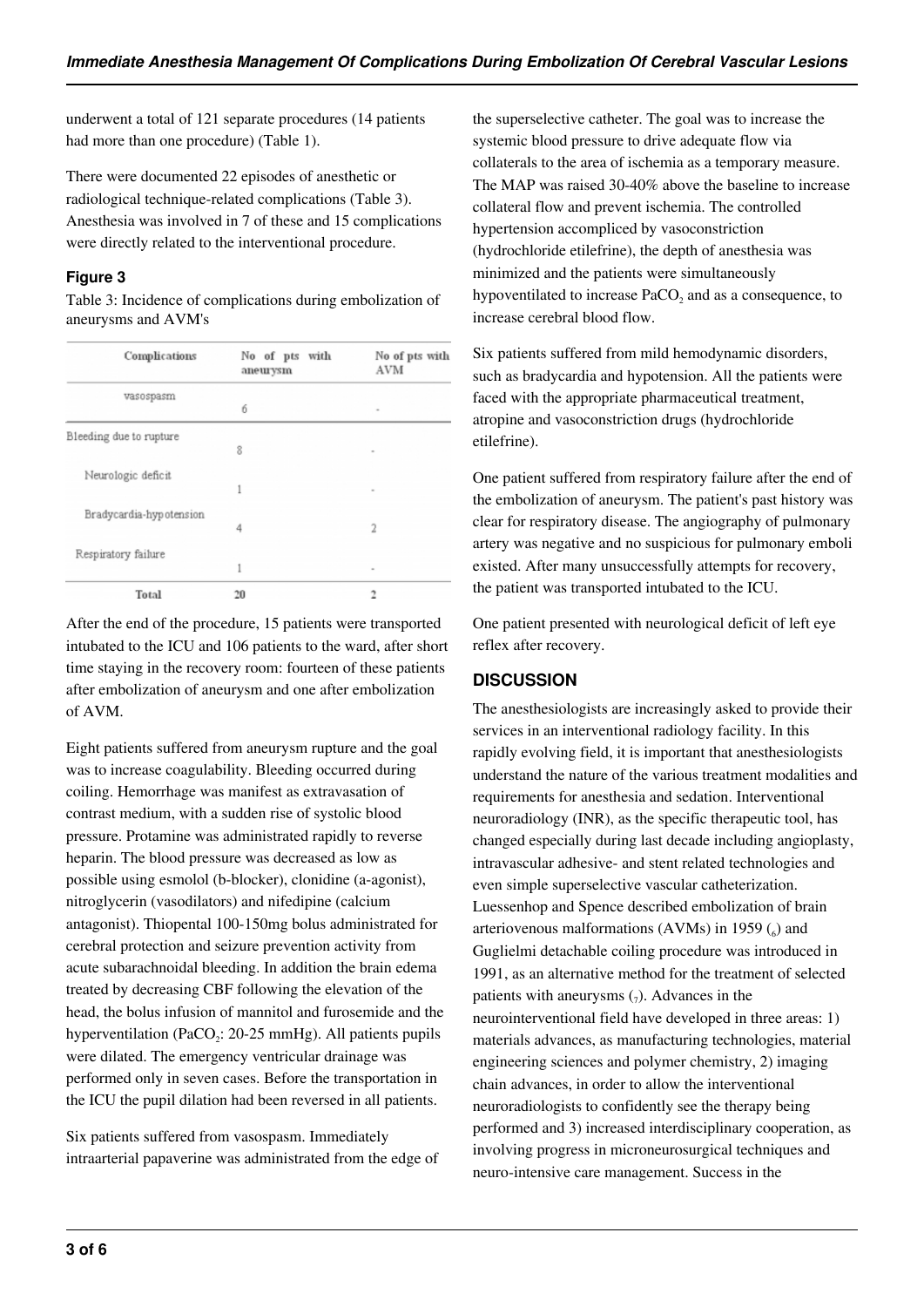interdisciplinary cooperation depends on interdisciplinary support between neurointerventionalists, vascular neurosurgeons, stroke neurologists, intensive care specialists and anesthesiologists  $\binom{8}{8}$ .

Interventional neuroradiology can provide an alternative therapeutic approach for cerebral aneurysm, arterionenous malformations, vascular tumors in the form of pre-operative embolization or as a single therapy. However, embolization of aneurysms or AVMs may result in acute cerebral hemorrhage or ischemic events that may acutely impair neurologic and cardiorespiratory function (<sub>9</sub>). The direct surgical excision in the case of AVMs, or the placement of a clip across the neck of an intracranial aneurysm is the most definitive treatment, though it is not always easy without additional neurological deficits. Especially neurological deficits are presented in patients with large or deep-seated AVMs or with some aneurysms, because of their size, location, configuration and sophisticated adjunctive techniques such as vascular bypass or hypothermic cardiac arrest  $\binom{10}{0}$ .

The complications may occur either as a result of the pathophysiology of vessels or because of directly injury by the vascular manipulation. More often in the treatment of intracranial aneurysm, the manipulation of the sac may cause thromboembolism and acute subarachnoid bleeding due to spontaneous aneurysmal rupture or direct injury  $\binom{8}{8}$ . Luessenhop et al and Luessenhop and Presper published early in 1965 and later in 1975 that the complications during embolization of AVMs potentially occurred from thrombus at the catheter tip, arterial spasm, aberrant embolization, venous embolization or the most important when an emboli lodged in a normal vessel before the malformation. In 1984, Vinuela et al reported that edema and bleeding occasionally complicate the same procedures. Later in 1989, Vinuela also predicted that complications would less frequently occur as embolization technology advanced  $(_6)$ .

The neurological complications are common and similar either to the INR or the open neurological procedures. As an invasive procedure, all the complications are anesthetic emergencies and the immediate assessment minimizes the early morbidity and mortality.

The anesthetic management of patients during INR procedures primarily involves providing conscious sedation and analgesia to alleviate pain or discomfort, anxiolysis and patient immobility, but at the same time anesthesiologists have to be prepared for rapid decrease in the level of

sedation when neurologic testing is required  $(_{2}$ ). General anesthesia is used to obtain a motionless patient to improve not only the quality of the images but also the control of the airway with potential hypo-hypercapnia, tolerance of induced hypotension, prompt confront of complications.

Careful management of coagulation is required to prevent thromboembolic complications during and after the procedures, though algorithms for anticoagulation remain controversial. Whether heparinization should be used for every case of intracranial catheterization is not clear. Although anticoagulation increases the risk of intracranial hemorrhage, Young et al report that heparinization should be performed routinely during any superselective catheterization  $(_{2})$ . In our practice, heparin is used and activated clotting time (ACT) is checked. ACT is monitored at least every hour.

Preoperative knowledge of the pathophysiological characteristics of neurosurgical disorders is essential for the formulation of an anesthetic plan intra- and postoperatively. In our study, the role of the anesthesiologist was to provide not only general anesthesia but also to acutely treat patients who suddenly deteriorated from a procedure-related complication. Due to the nature of these lesions, patients may have a sudden increase in intracranial pressure and become comatose. Therefore is needed to stabilize blood pressure and control the intracranial pressure. Some patients require urgent surgery for treatment the intracerebral hemorrhage.

The interventional neuroradiology is a rapidly expanding field in the treatment of central nervous system diseases and poses many new and interesting challenges for the anesthesiologist. As the frontiers of INR expand, care of these patients will demand more of the anesthesiologist's participation in years coming. An interventional neuroradiology team should include an interested and expert anesthesiologist who is thoroughly familiar with INR procedures, techniques of controlled hypotension, deliberate hypertension and treatment of cerebrovascular complications. Complications during INR can be rapid and life threatening and require rapid and effective communication between the anesthesiologist and the neurosurgeon for satisfying prompt therapy.

# **CORRESPONDENCE TO**

Irene D. Asouhidou, 15-17 Ag. Evgeniou street, 55133 Thessaloniki Greece Email : petro-s@otenet.gr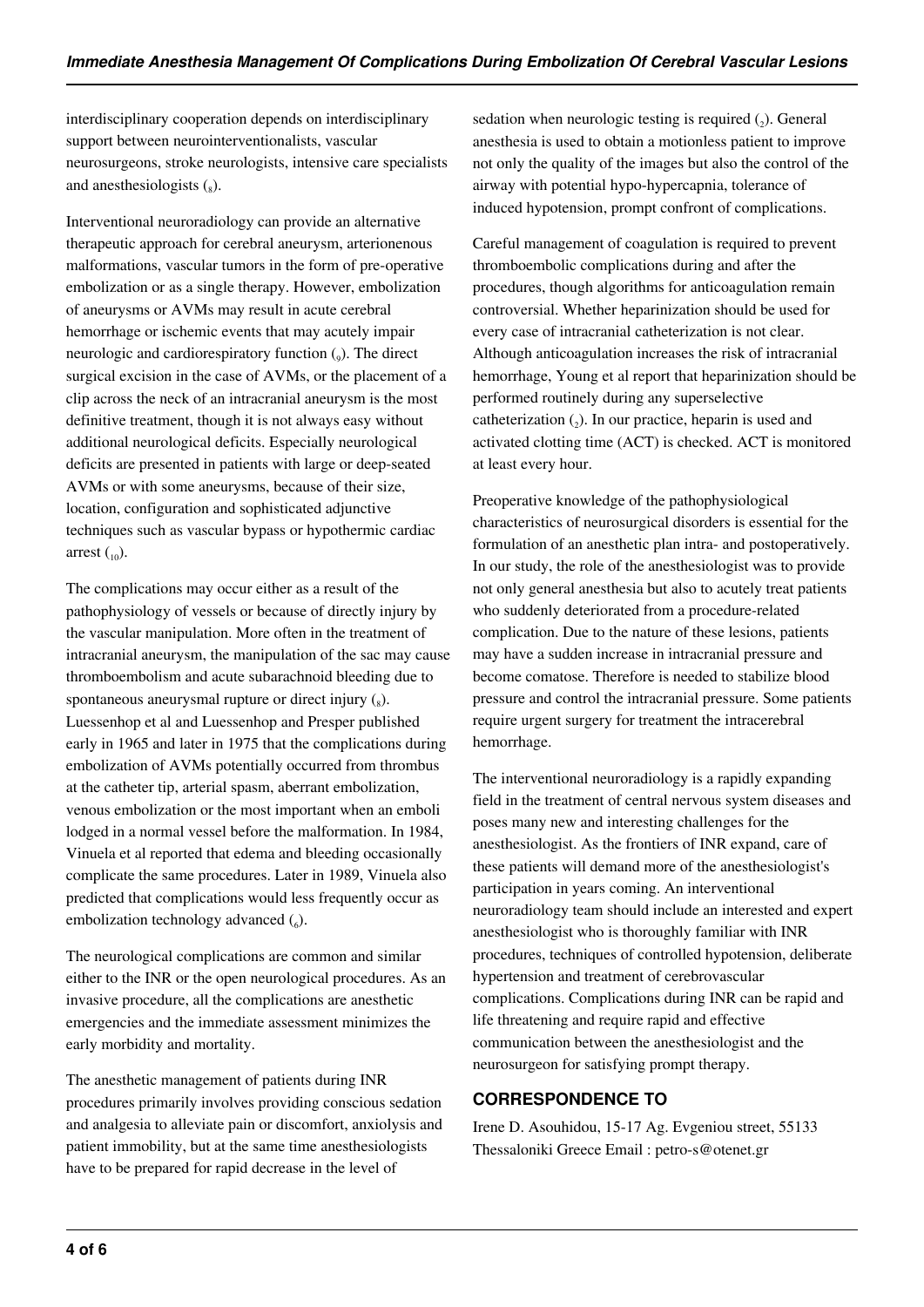#### **References**

- 1. Rosas A. Anesthesia for Interventional Neuroradiology.
- The Internet Journal of Anesthesiology 1997; 1-4. Available at: http://www.icaap.org/iuicode?81.1.1.6
- 2. Young WL and Pile-Spellman J. Anesthetic
- Considerations for Interventional Neuroradiology
- Anesthesiology 1994; 80: 427-56.
- 3. Gorji R, Willoughby PH, Cozza C and Thomas PS.
- Guglielmi detachable coil. Report of intraoperative
- complications. J. Neurosurg Anesthesiol 2001; 13(1): 40-2. 4. O'Mahony BJ and Bolsin SNC. Anesthesia for closed
- embolisation of cerebral arteriovenous malformations. Anaesth Intens Care 1988; 16: 318-23.
- 5. Hashimoto T, Gupta DK and Young WL. Interventional neuroradiology- anesthetic considerations. Anesthesiology Clin N Am 2002; 20: 347-59

6. Frizzel RT and Fisher WS. Cure, morbidity, and mortality

associated with embolization of brain arteriovenous malformations: A review of 1246 patients in 32 series over a 35-year period. Neurosurgery 1995; 379(6): 1031-40. 7. Dovey Z, Mizra M, Thornton J, Charbel FT, Debrum GM

and Ausman JL. Guglielmi detachable coiling for intracranial aneurysms: the story so far. Arch Neurol 2001; 58(4): 559-64.

8. Singer RJ and Norbash AM. Interventional Neuroradiology:Techniques, Applications, and Clinical Issues. In: Jaffe RA, and Giffard RG, eds. Topics in Neuroanesthesia. New York: Little, Brown Co. 1996; 161-80.

9. Manninen PH, Gignac EN, Gelb AW, Lownie SP. Anesthesia for Interventional Neuroradiology. J Clinical Anesthesia 1995; 7: 448-52.

10. Schievink WI. Intracranial Aneurysms. The New England Journal of Medicine 1997; 336: 28-40